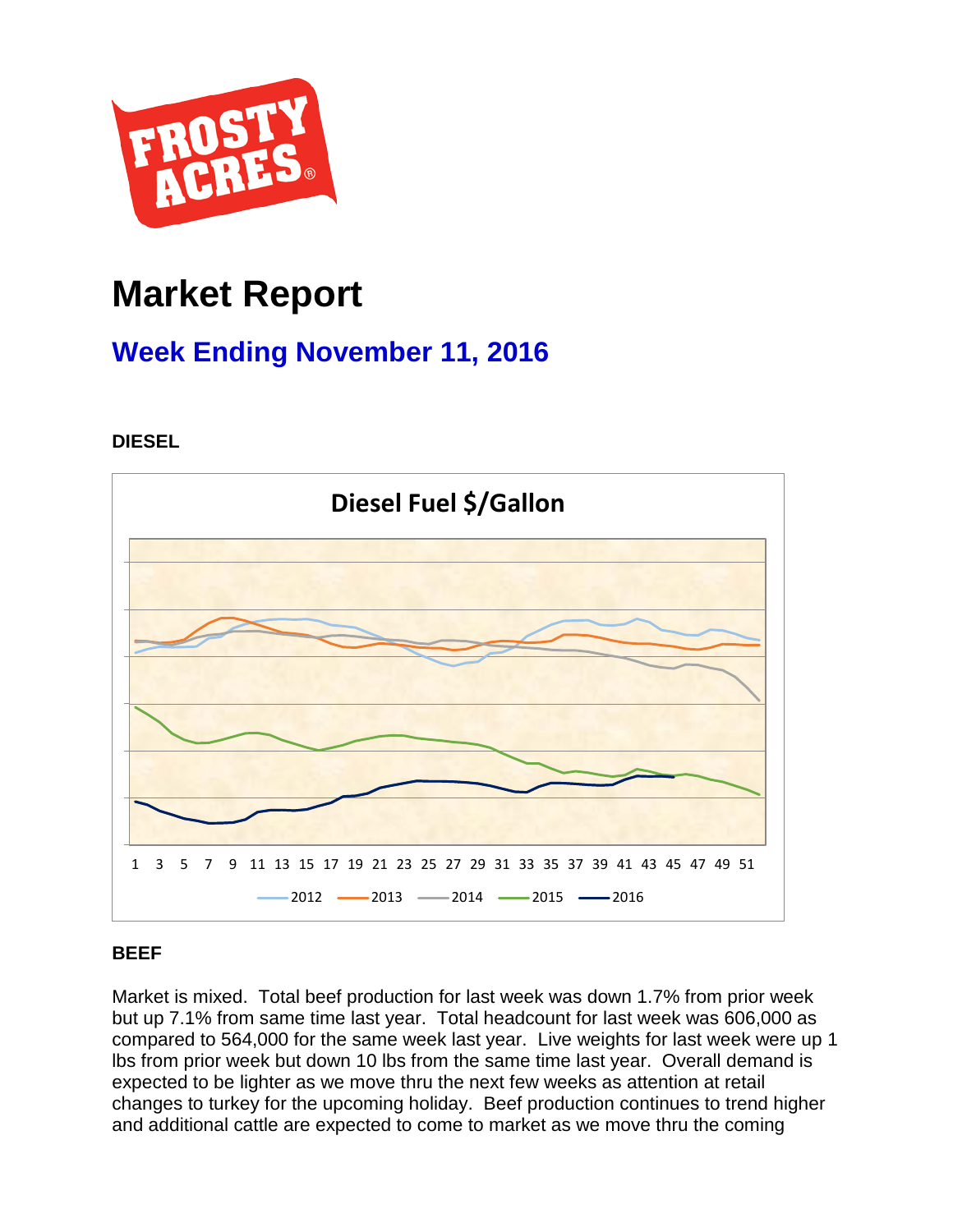weeks. This is reflected in the Future's Market as it continues to show possible pressure on the live market as we move well into next year.

Grinds- Market is weaker. Demand is light and putting downward pressure on the market.

Loins- Market is mixed. Holiday demand for PSMO's is helping to put upward pressure on that market but lighter demand on other cuts is causing a steady to weaker tone to develop.

Rounds- Market is weaker. Light demand is putting downward pressure on the market.

Chucks- Market is weaker. After seeing some upward momentum at the end of last week the market has seen a lighter demand coming into this week and this has helped to reverse the gains from prior week.

Ribs- Market is firmer. Holiday demand is strong and helping the market to surge higher.



## **PORK**

Market is unsettled. Total pork production for last week was up 5.7% from prior week and up 5.9% from same time last year. Total headcount for last week was 2,532,000 as compared to 2,362,000 for the same week last year. Live weights for last week were up 1 lbs from prior week but down 3 lbs from the same week last year. Production numbers continue strong and last week was another record production week. Production for 2016 is expected to be a record high and 2017 is forecasted to be even higher. Live prices continue to push lower due in part to the large number of hogs available.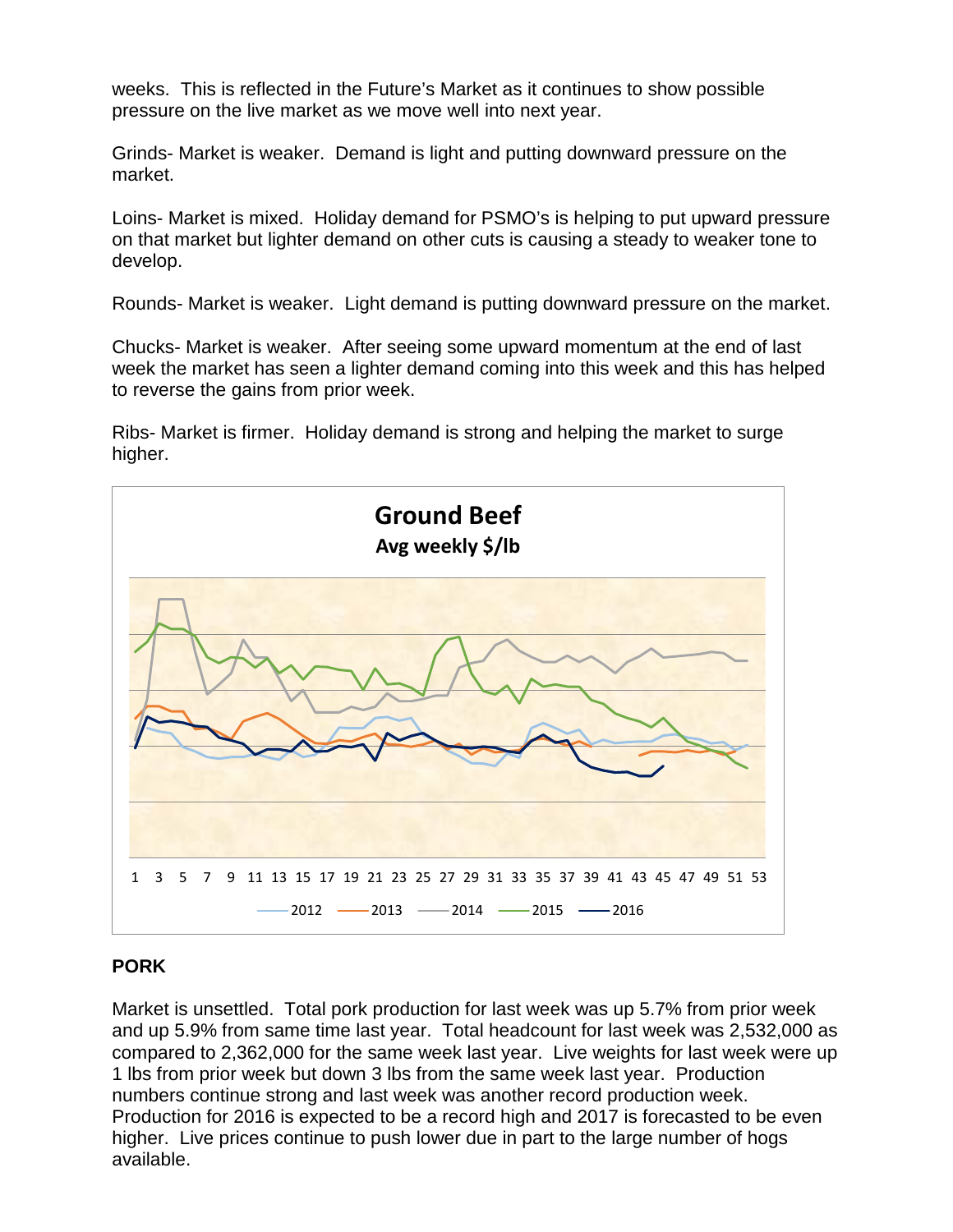Bellies- Market is unsettled. The belly market has become more unsettled after seeing several weeks of upward movement. Demand has eased as prices surged higher and the high production numbers are putting additional pressure on the market.

Hams- Market is firmer. Demand for the holidays is strong and putting pressure on the market. Export demand is improved and helping to move additional inventories.

Loins- Market is weaker. Strong production numbers and light retail demand is keeping downward pressure on the market.

Butts- Market is steady. The market saw upward movement last week due in part improved export demand. The market has held mostly steady as this week has progressed.



Ribs- Market is steady.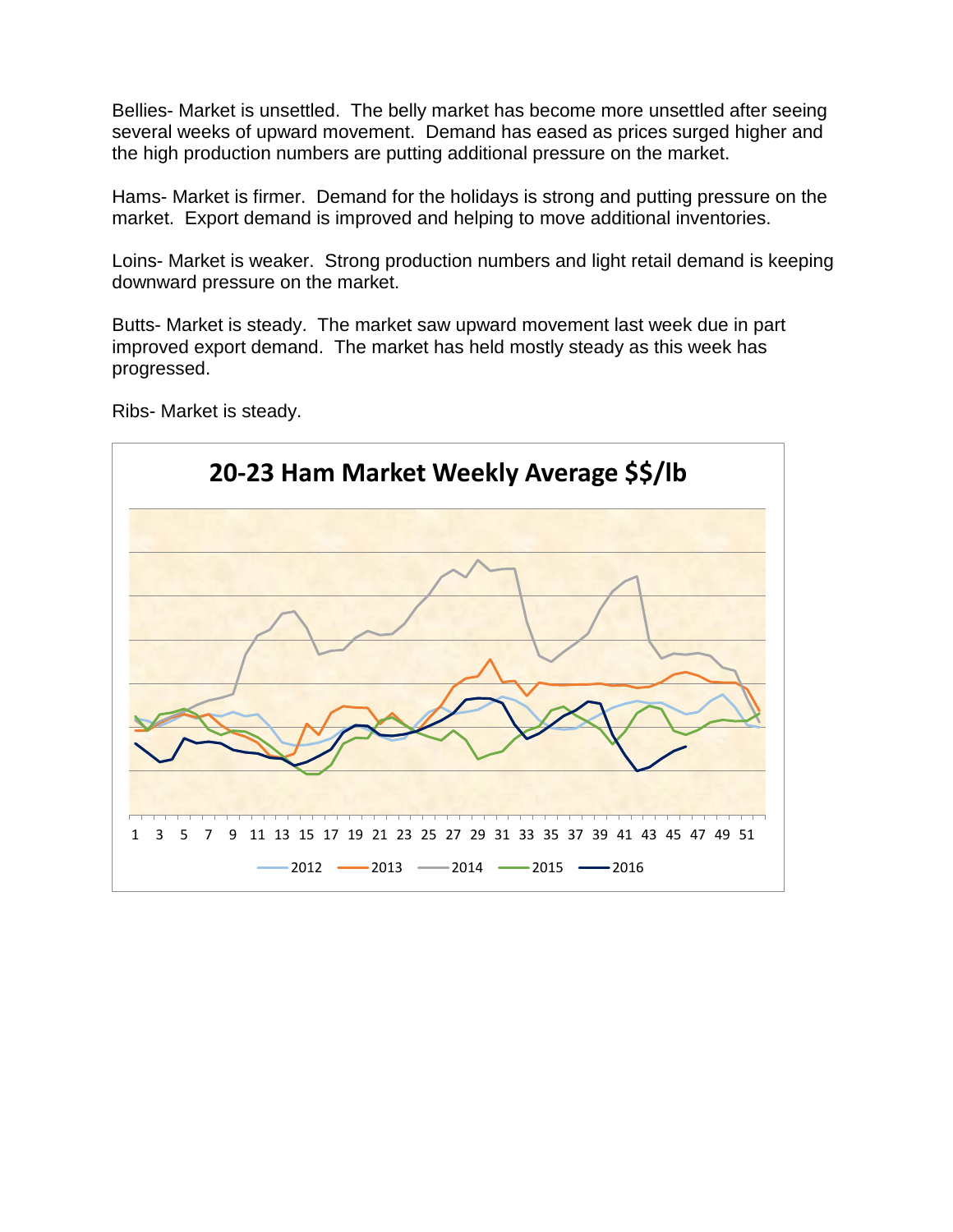



## **CHICKEN**

The chicken market is rated mostly steady on many items. With chicken typically taking a backseat to turkey this time of year, there are some items that have strengthened and markets are stronger. This is the case with cutting stock WOGs, which has increased in the last 2 weeks 27% or .14/lb. Consumer demand is on the rise with most product used for rotisserie. We could see this market continue to increase as well as whole birds.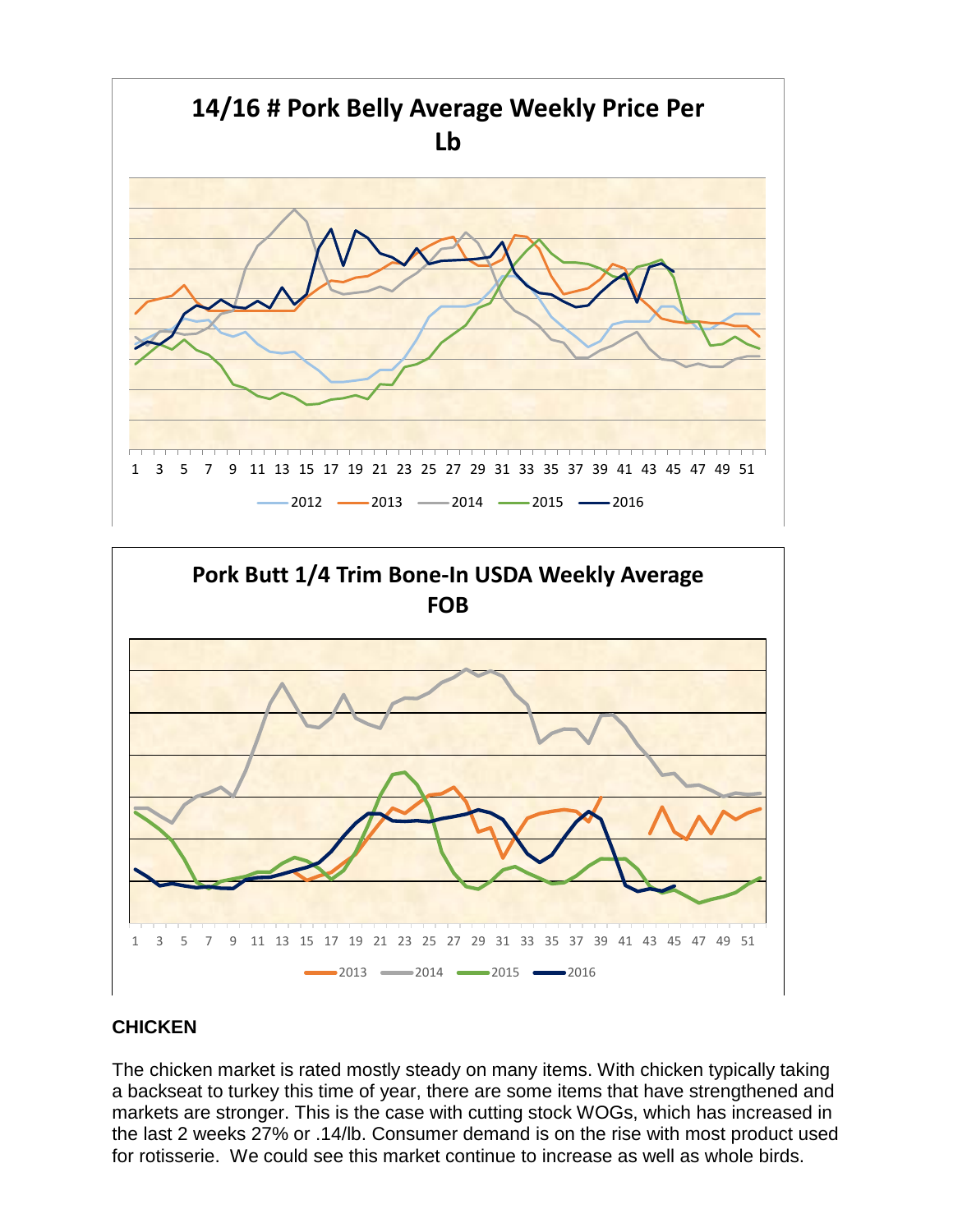Whole breasts are stronger and short of full needs, this market is full steady. Boneless breast, although unchanged is steadier than what the industry saw first of the month. Tenders at best are rated about steady. Some suppliers are starting to see wings gaining a stronger undertone. Drumsticks and thighs are rated barely steady with legs in a slightly stronger position moving into next week. Estimated slaughter ending week of 11/12/16 is 166.2 million head.



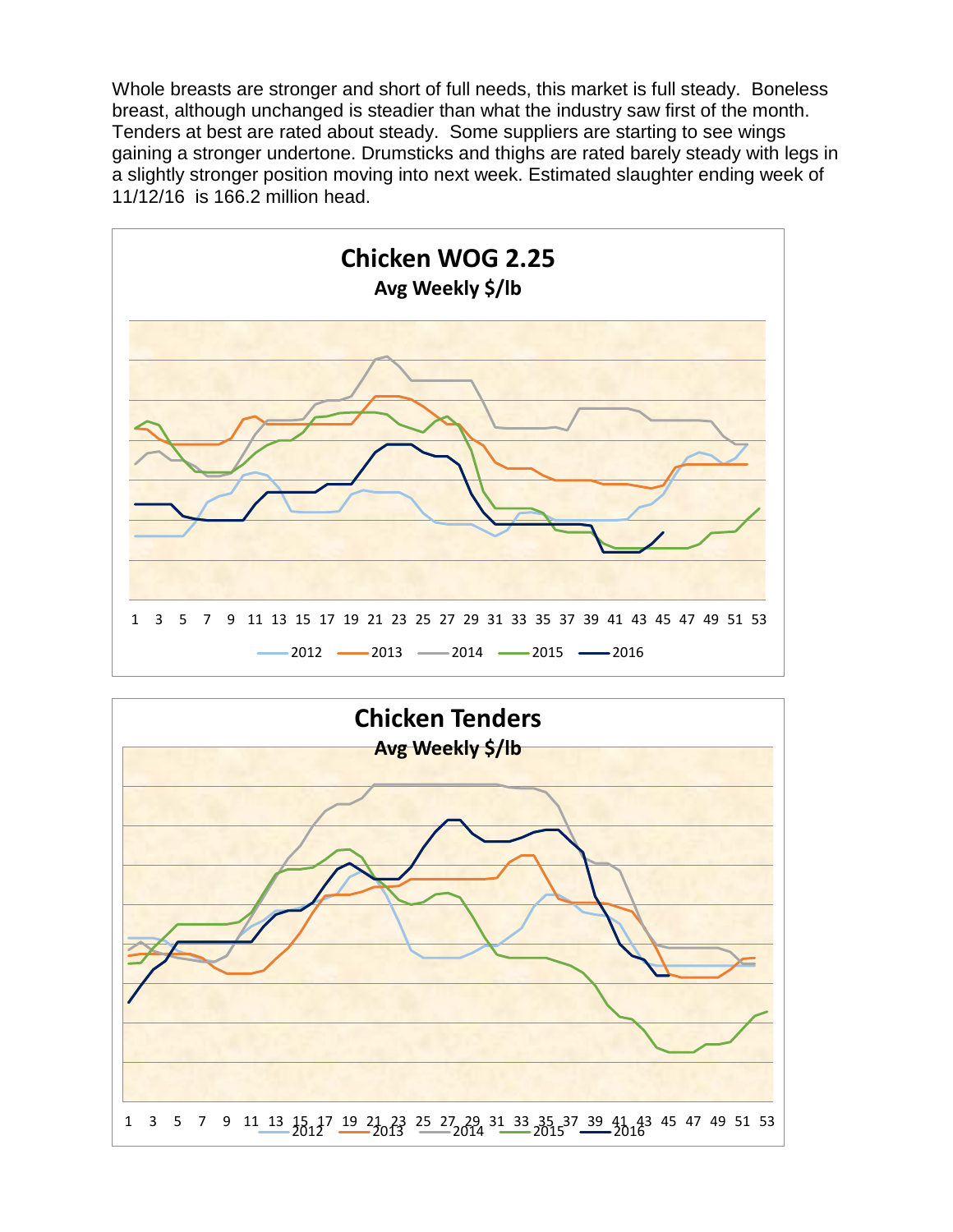## **TURKEY**

With the Thanksgiving holiday around the corner, whole bird hens are short with very little availability. Toms are available depending on source. Overall parts are stronger, with fresh and frozen drums and necks short of full needs. Suppliers are asking premiums and appear to be getting it. Whole wings are steady. Frozen tom breast meat trades at full market levels. Institutional sized Bone-in breasts are rated steady to about steady with consumer sized product rated steady to at least steady.

#### **SEAFOOD**

Gulf Shrimp- Market is mostly steady. Raw material prices have stabilized over the past several days and combined with a lighter demand have helped to take pressure off of the market.

Black Tiger Shrimp- Market is firm. Inventories are limited and putting additional upward pressure on the market.

White Shrimp- Market is steady to weaker. Year to date shrimp imports are up 3.3% from 2015 thru September. Overall demand is dull and putting pressure on the market.

King Crab- Market is firm. Inventories are limited for an active demand.

Snow Crab- Market is firm. Inventories are light for a good demand.

Warm Water Lobster Tails- Market is steady to firmer. Imports are down 30% year to date and this is putting upward pressure on the market due to inventory concerns.

North American Lobster Tails- Market is steady.

Salmon- Market is mixed. The market for product of Europe is weaker with very good inventories for a dull demand. The market for product of Chile is steady to firmer with light inventories for a demand that has become more active. The remainder of the market is steady.

Cod- Market if firmer. Inventories are light for current demand. Raw material prices remain firm and putting additional pressure on the market. Larger sizes remain in more limited supply.

Flounder- Market is steady to firmer. Larger sized fillets are in light supply and seeing upward pressure on the market. The market for smaller sizes is mostly steady.

Haddock- Market is steady.

Pollock- Market is steady.

Domestic Catfish- Market is unsettled. Production issues earlier this season have caused light inventories with allocations and cuts common for the past several weeks. Production has been improved over prior weeks but inventories are well below expectations and causing the market to be more unsettled as we move closer to Lent as inventories are expected to remain light.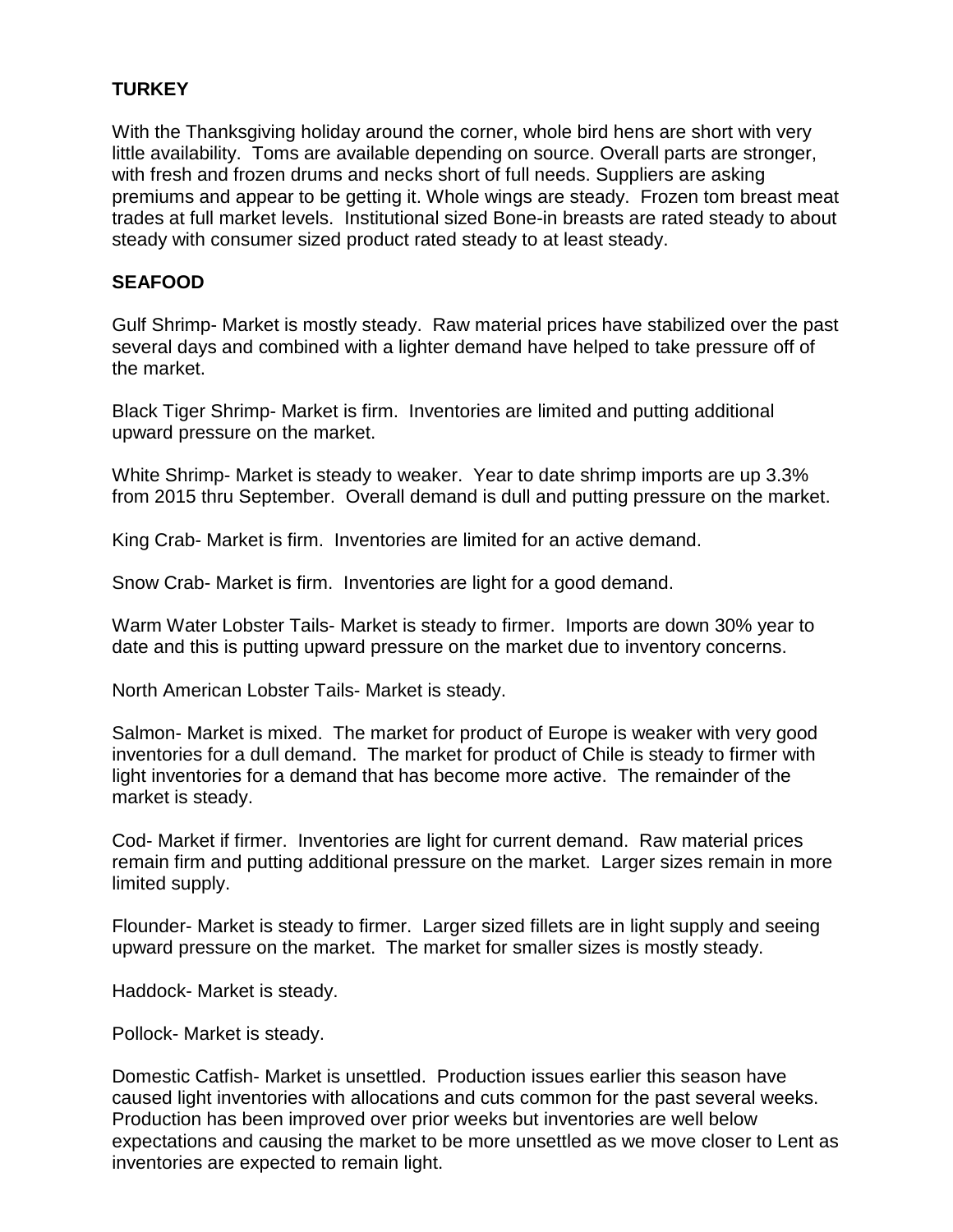Tilapia- Market is steady.

Swai- Market is steady.

Scallops- Market is steady to weaker. The market for product of Canada continues to see downward pressure due in part to a slow demand. The remainder of the market is holding mostly steady.

### **DAIRY**

#### **Cheese**

Market is firmer. The CME Block and Barrel markets have both moved higher again this week after seeing large increases last week. Overall demand has been improved and demand for retail has been strong ahead of the holiday season. Export interest is also improved and putting additional pressure on the market.

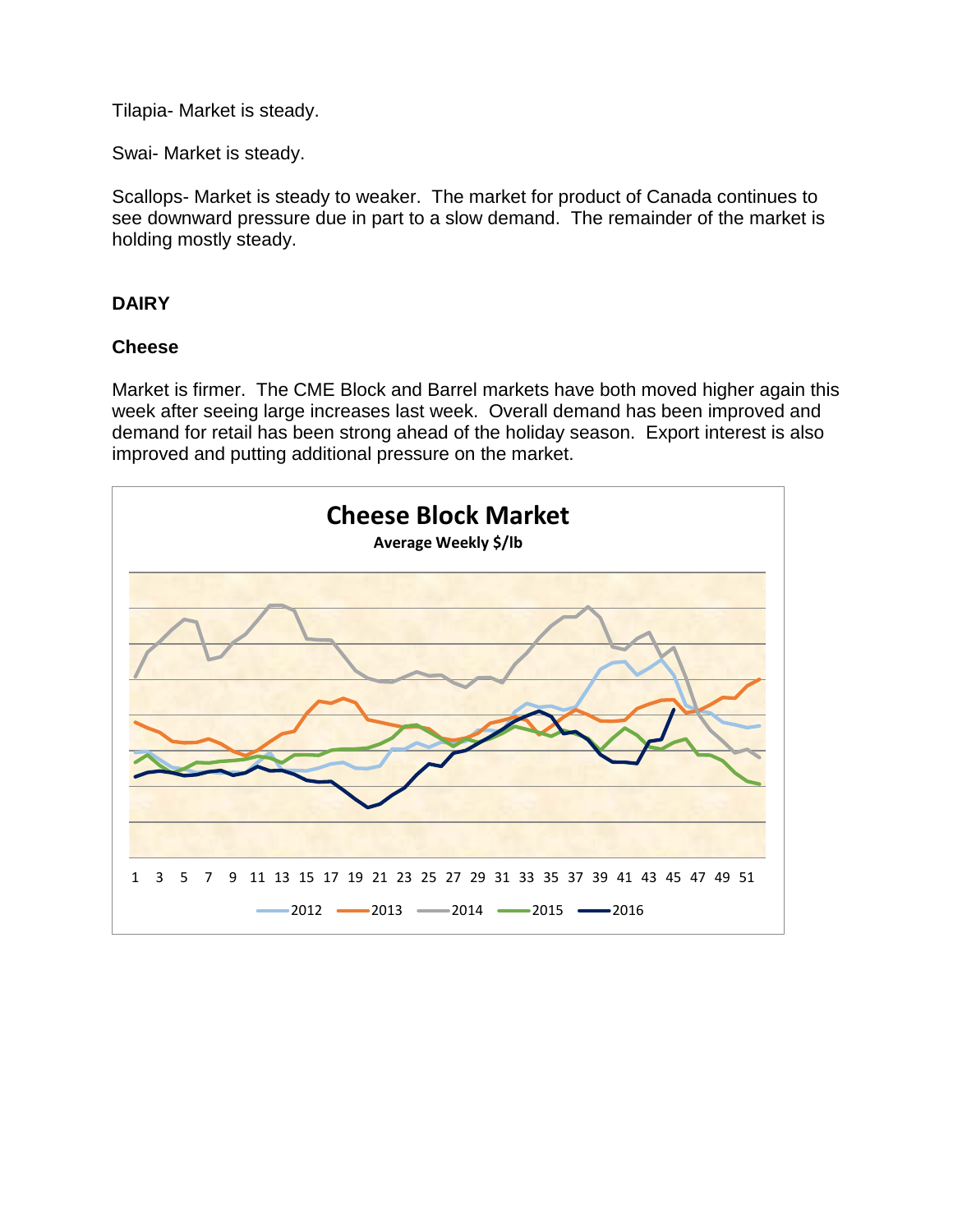

#### **Butter**

Market is firmer. The CME Butter market has pushed higher as this week has progressed. Demand is improved and moving inventories. Demand for the holiday season typically peaks in a few weeks and this is helping to keep upward pressure on the market. Export demand is improved and moving additional inventories.

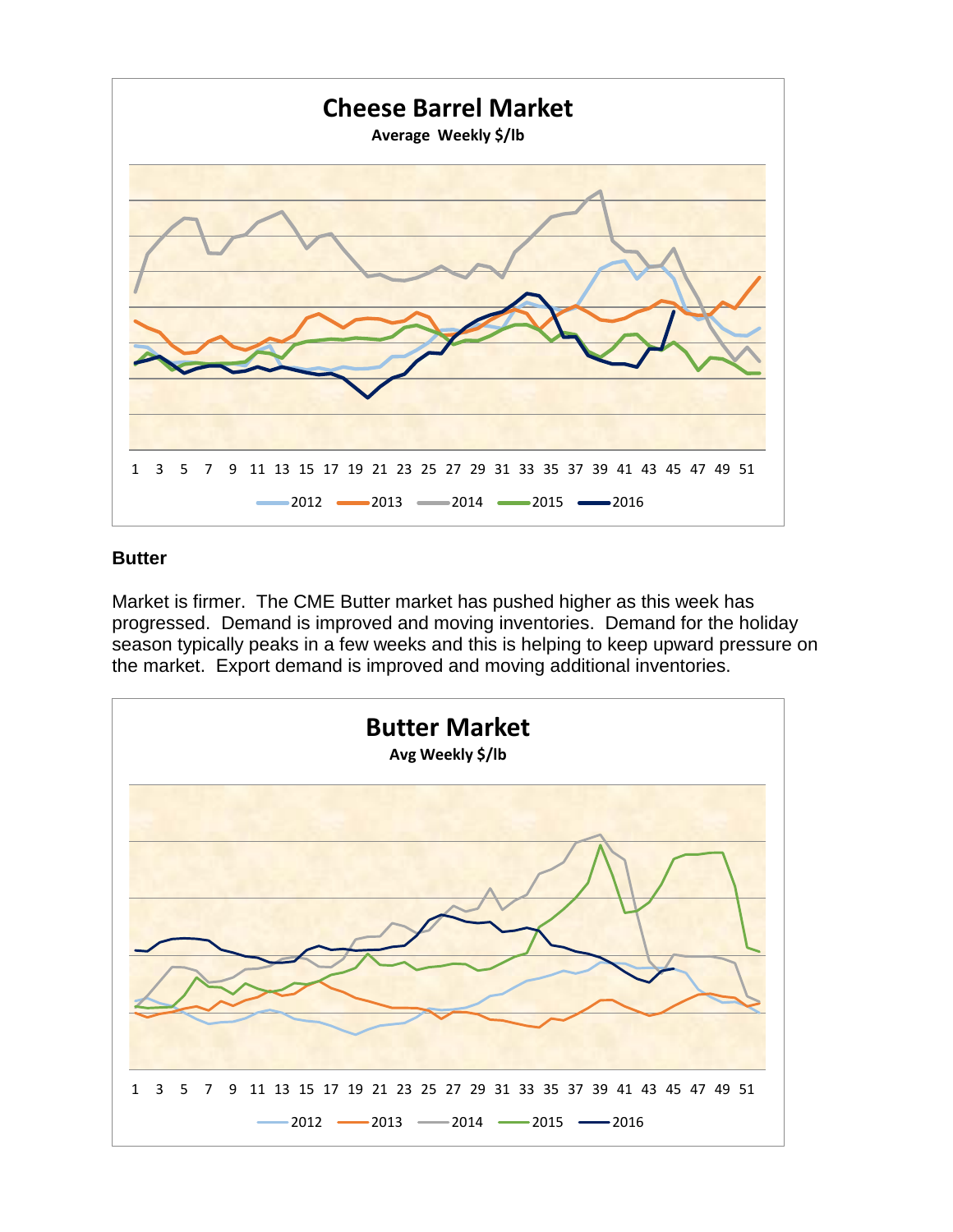# **EGGS**

Market soft and under pressure with retail demand good. Inventories continue to outpace demand due to overall production advances anticipating the upcoming holiday. Supplies of all sizes available. Current shell egg inventory up 7% over last week and 20% over the 5 year average. Exports picking up at both boarders and overseas but still not at pre-virus levels.



## **SOY OIL**

Market firming. Dollar continues to strengthen. Malaysia palm oil exports off as much as 15% putting pressure on soy oil exports to fill in. USDA raised the national soybean yield for a new record 52.5 bushels per acre. News to watch; larger soybean supplies are expected to eventually weigh on the soy complex.